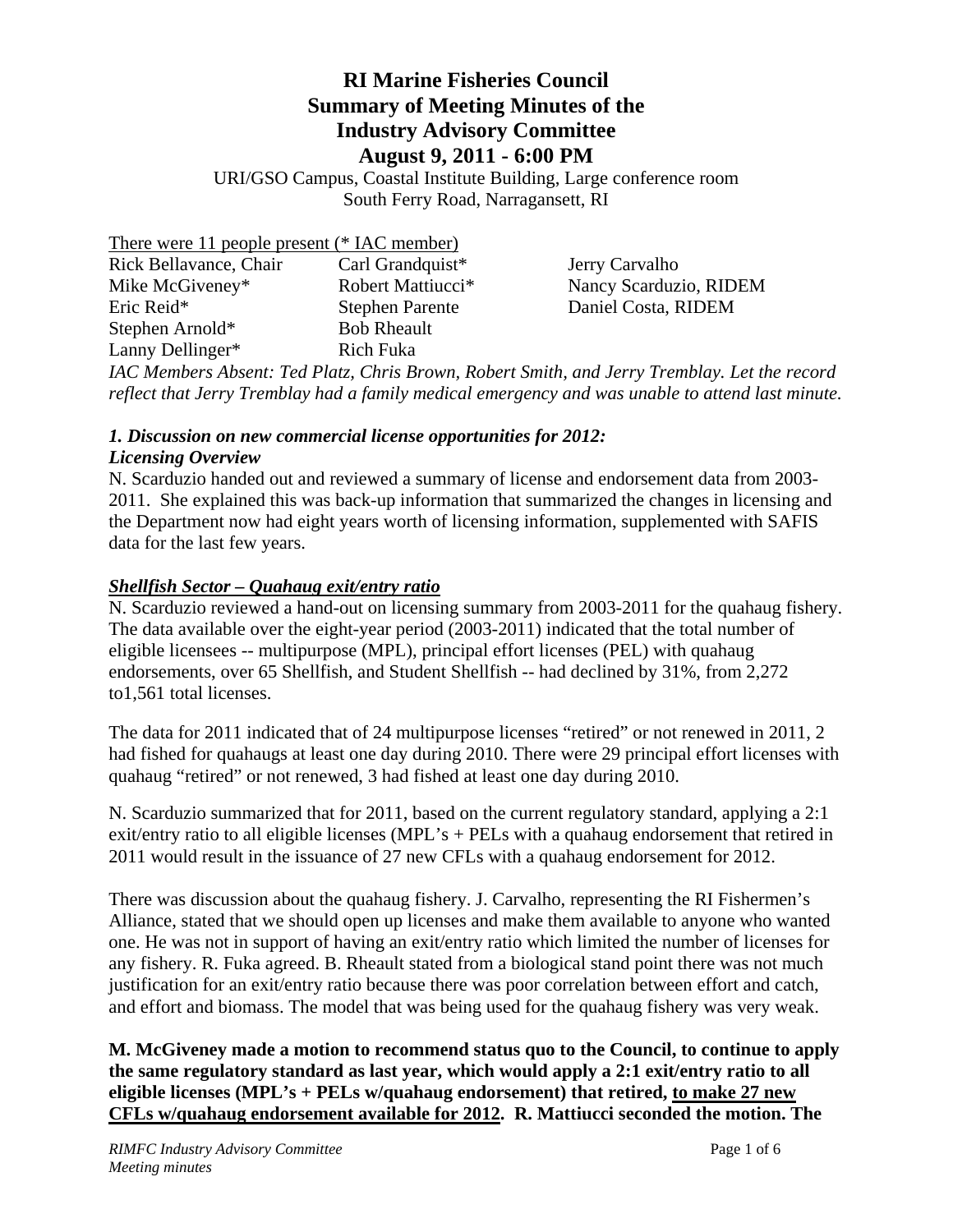#### **committee vote was (4) in support (M. McGiveney, R. Mattiucci, S. Arnold, and C. Grandquist); (1) opposed (E. Reid)**; **and (1) abstention (L. Dellinger); (4/1) the motion passed.**

#### *Shellfish Sector – Soft-Shell Clam exit/entry ratio*

N. Scarduzio reviewed licensing information for soft-shell clams. The data for 2011 indicated that of 24 multipurpose licenses "retired" in 2010, none of the 24 had any activity. There were 21 principal effort licenses w/SS Clam endorsement "retired", 1 had fished at least one day during 2010. There were 17 CFLs w/SS Clam endorsements "retired", 2 had fished at least one day during 2010. In summary, a total of 62 licenses eligible to fish for soft-shell clams retired; and 3 of those had been active in the fishery.

There was discussion and review of the soft-shell clam licensing information. M. McGiveney noted that compromises had been made in this fishery with an increased size limit to 2-inches and a decreased bushel limit from a 12-bushel limit to a 3-bushel limit in Conimicut Point. He felt due to the new restrictions in this fishery it could take more activity and recommended moving from the 5:1 exit/entry ratio to a 3:1 ratio for soft-shell clams.

**M. McGiveney made a motion to recommend that the Council change the regulatory standard and apply a 3:1 exit/entry ratio to all retired licenses, to make 21 new CFLs w/SS Clam endorsement available for 2012. R. Mattiucci seconded the motion. The committee vote was (5) in support (M. McGiveney, R. Mattiucci, E. Reid, S. Arnold, and C. Grandquist)**; **and (1) abstention (L. Dellinger); the motion passed.** 

#### *Shellfish Sector – Create a Whelk endorsement*

D. Costa referred to a power point presentation outlining some concerns pertaining to the lack of catch and effort data for the whelk fishery. He asked the group to consider creating a whelk endorsement which would identify participants in the whelk fishery so they would be required to fill out a catch and effort logbook. He also indicated he was open to other suggestions for collecting this data if there was no interest in creating a new endorsement such as trap tags for whelk pots.

J. Carvalho stated there was a need for a requirement for all fixed gear to be tagged. Effort should not be directed toward creating additional endorsements but directed toward the tagging of all fixed gear. That should be required along with a logbook requirement.

M. McGiveney indicated that the RIMFC Shellfish Advisory Panel (SAP) was in support of trap tags for whelk pots. There was a discussion as to whether to move forward with creating a whelk endorsement now or to wait an unknown period of time for a fixed gear trap tag requirement to come down the pipeline. B. Rheault suggested moving forward for now with the new whelk endorsement and logbooks and not wait for whenever the trap tag requirement comes to fruition. He stated he was in support of creating the new whelk endorsement along with logbooks.

**M. McGiveney made a motion to recommend that the Council support creating a whelk endorsement with a logbook requirement. E. Reid seconded the motion. The committee vote was (4) in support (M. McGiveney, E. Reid, S. Arnold, and C. Grandquist)**; **and (2) opposed (R. Mattiucci, L. Dellinger); (4/2) the motion passed.**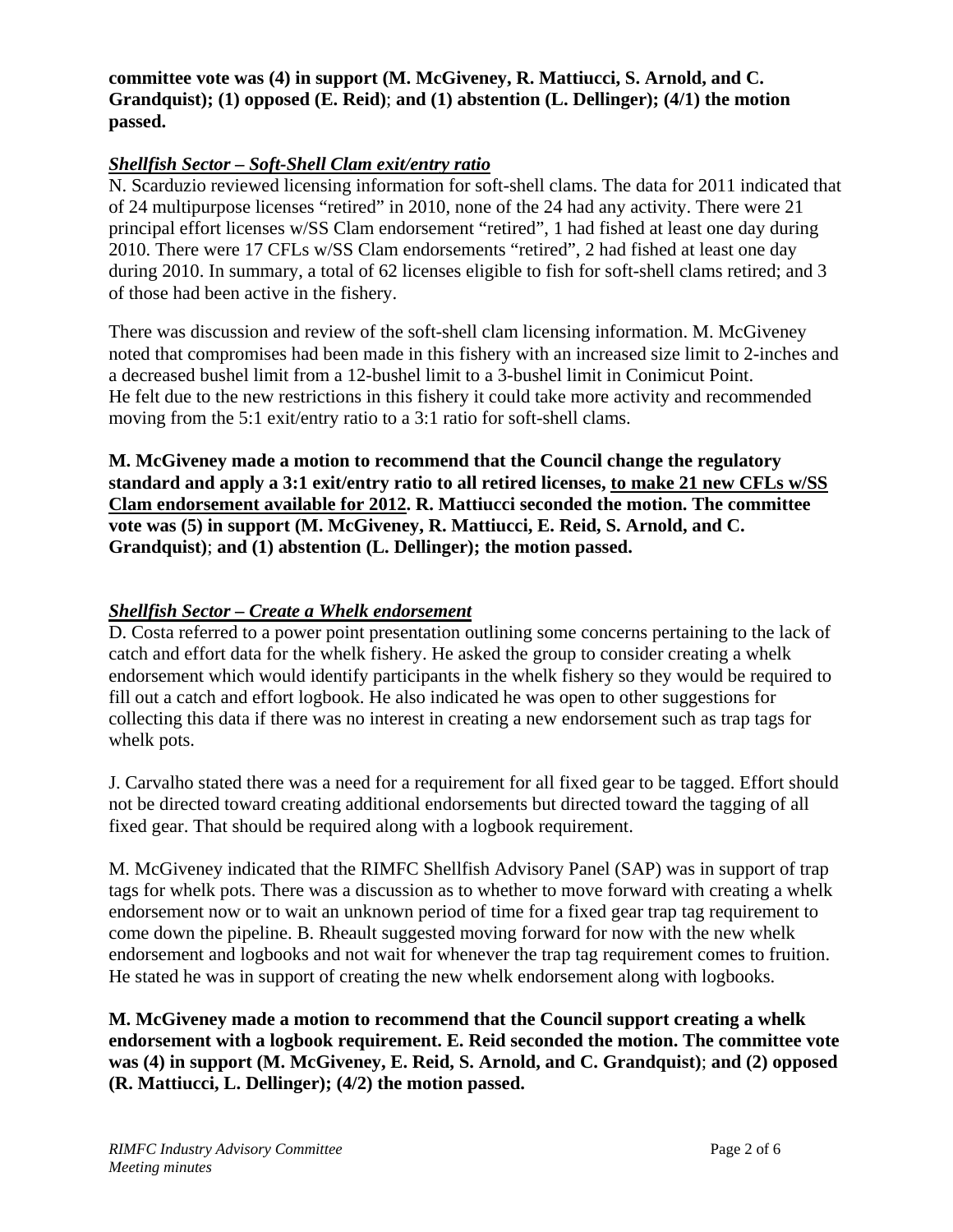#### *Shellfish Sector – 1 Ticket Shellfish Reporting System*

D. Costa explained he was also interested in implementing a 1 ticket system for the rest of the shellfish fishery, except for whelk, to capture catch and effort date. He suggested having dealers enter the hours fished in the SAFIS system at the time of sale. D. Costa indicated that he would not need to issue logbooks to roughly 2,000 Shellfishermen if the dealers could enter this information when they entered the SAFIS information. This would be only a slight impact on the dealer, but much less burdensome for Shellfishermen, and a huge financial savings on printing of logbooks, postage for mailings, and staff time to process logbooks. To summarize, he wanted to implement a 1 ticket system for the shellfish fishery, and a 2 ticket system using logbooks for the whelk fishery.

M. McGiveney pointed out that the current shellfish slips had a space to record time so he thought people could easily put in the number of hours they fished in parenthesis next to the time. He felt this would be much easier than having Shellfishermen complete logbooks. He stated he would support a simple addition to SAFIS in the form of hours fished. B. Rheault stated that what he spoke about earlier of the weakness in the quahaug management plan and model was because of the weakness in the effort part of the data. Unless you have effort in your model your model is basically flawed. Therefore, the effort number was what DEM was trying to capture to make an accurate model and this would allow them to do that. This would allow DEM to manage the species with some sort of real information.

**M. McGiveney made a motion to recommend that the Council support capturing hours fished via the SAFIS system to complete a 1 ticket system for all shellfish, except whelk. (Dealers would be required to add hours fished into each SAFIS transaction pertaining to shellfish.) This would be acceptable instead of requiring the entire shellfish industry to fill out logbooks. R. Mattiucci seconded the motion. The vote was unanimous in support; (M. McGiveney, R. Mattiucci, E. Reid, S. Arnold, C. Grandquist, L. Dellinger ); (6/0) the motion passed.** 

#### *Finfish Sector – Restricted Finfish Fishery exit/entry ratio*

N. Scarduzio reviewed a summary of license types for the past eight years, from 2003-2011, in the restricted finfish fishery. She indicated there was an overall decline in licenses. The total number of eligible licenses (MPLs and PELs w/ Restricted finfish (RFF)) had declined by 26 %, from 1,529 to 1,125. A total of 25 new licenses had been issued during this eight year time period (22 CFL w/RFF and 3 PEL w/RFF).

The data for 2010 indicated that of the 1,158 total licenses that were eligible to fish for restricted finfish 666 or 58% were active in that they fished to some degree for restricted finfish in 2010.

N. Scarduzio summarized that for 2011, there were 24 multipurpose licenses (MPL) and 8 principal effort licenses with restricted finfish (PELs w/RFF) that retired. Of the 24 MPLs, three (3) had some activity. Three (3) out of the eight (8) retired PELs w/RFF had fished at least one day during 2010.

N. Scarduzio explained based on the current regulatory standard of applying a 5:1 exit/entry ratio to active licenses (MPLs and PELs w/RFF) that retired in 2011, with activity being any level in the fishery over the past year, there would be a total of six (6) retired licenses divided by the 5:1 exit/entry ratio to yield one (1) new PEL w/RFF endorsements to be made available for 2012.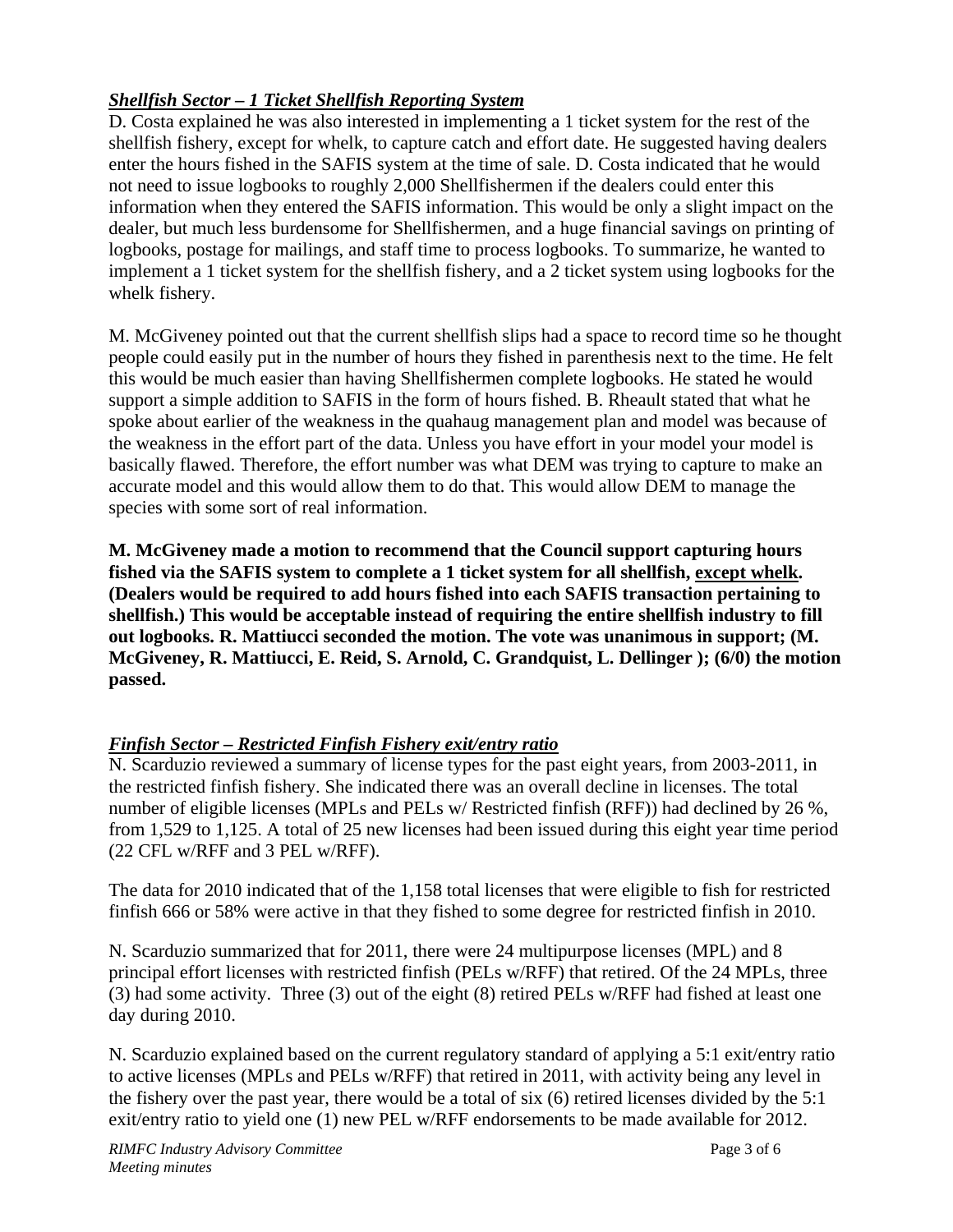N. Scarduzio reminded members that per current regulation, if the application of the exit/entry ratio yielded one or two endorsements, three endorsements would be made available in order to evenly distribute endorsements throughout the three categories.

**A motion was made by S. Arnold to recommend that the Council remain at status quo and apply the current 5:1 exit/entry ratio to the restricted finfish fishery, and to make 3 the minimum number of new restricted finfish endorsements available for 2012 at the PEL w/RFF endorsement (full harvest level). M. McGiveney seconded the motion. The committee vote was (4) in support (E. Reid, S. Arnold, C. Grandquist, M. McGiveney); (1) opposed (R. Mattiucci); and (1) abstained (L. Dellinger); (4/1) the motion passed.** 

#### *Crustacean Sector – Lobster Fishery exit/entry ratio*

N. Scarduzio indicated there were no relevant changes to lobster licensing at this time.

**L. Dellinger made a motion to recommend to the Council to remain at status quo (no new lobster endorsements). R. Mattiucci seconded the motion. All were in favor, the motion passed unanimously; (6 to 0).** 

#### *Crustacean Sector – Create a horseshoe crab endorsement*

D. Costa then addressed creating a fee based horseshoe crab endorsement for monitoring the horseshoe crab bait fishery quota. He indicated that approximately 75 people currently have a nofee horseshoe crab permit which was issued by DFW Marine Fisheries staff. He explained that the issuing of these permits was a burden on our office staff and felt this should be part of the DEM Licensing office as a separate endorsement so these people could be clearly identified and pay a fee through the licensing office. This would also create a more responsible mechanism for horseshoe crab quota monitoring. There were people who were harvesting horseshoe crab but not obtaining the permit through our office. He felt having all permits, or endorsements centralized with the Licensing Office would be more beneficial and easier to administer. He noted that the reporting of catch and monitoring quota would still be conducted by DFW Marine Fisheries staff.

There was discussion about the current permit process and moving it to the DEM Licensing office in Providence.

**R. Mattiucci made a motion to recommend that the Council keep the current horseshoe crab permit process status quo that the permitting process remain with the DFW Marine Fisheries staff. L. Dellinger seconded the motion for discussion. The committee vote was (1) in support (R. Mattiucci); and (5) opposed (L. Dellinger, E. Reid, S. Arnold, C. Grandquist, M. McGiveney); (1/5) the motion failed.** 

**M. McGiveney made a motion to recommend that the Council support moving the horseshoe crab "permit" process to the DEM Licensing Office in Providence but remain a no-fee "permit". L. Dellinger seconded the motion. The committee vote was (5) in support (L. Dellinger, E. Reid, S. Arnold, C. Grandquist, M. McGiveney); and (1) opposed (R. Mattiucci); (5/1) the motion passed.** 

J. Carvalho noted for the record that M. McGrath was not present and may have voiced concerns about moving this permit process to her licensing office.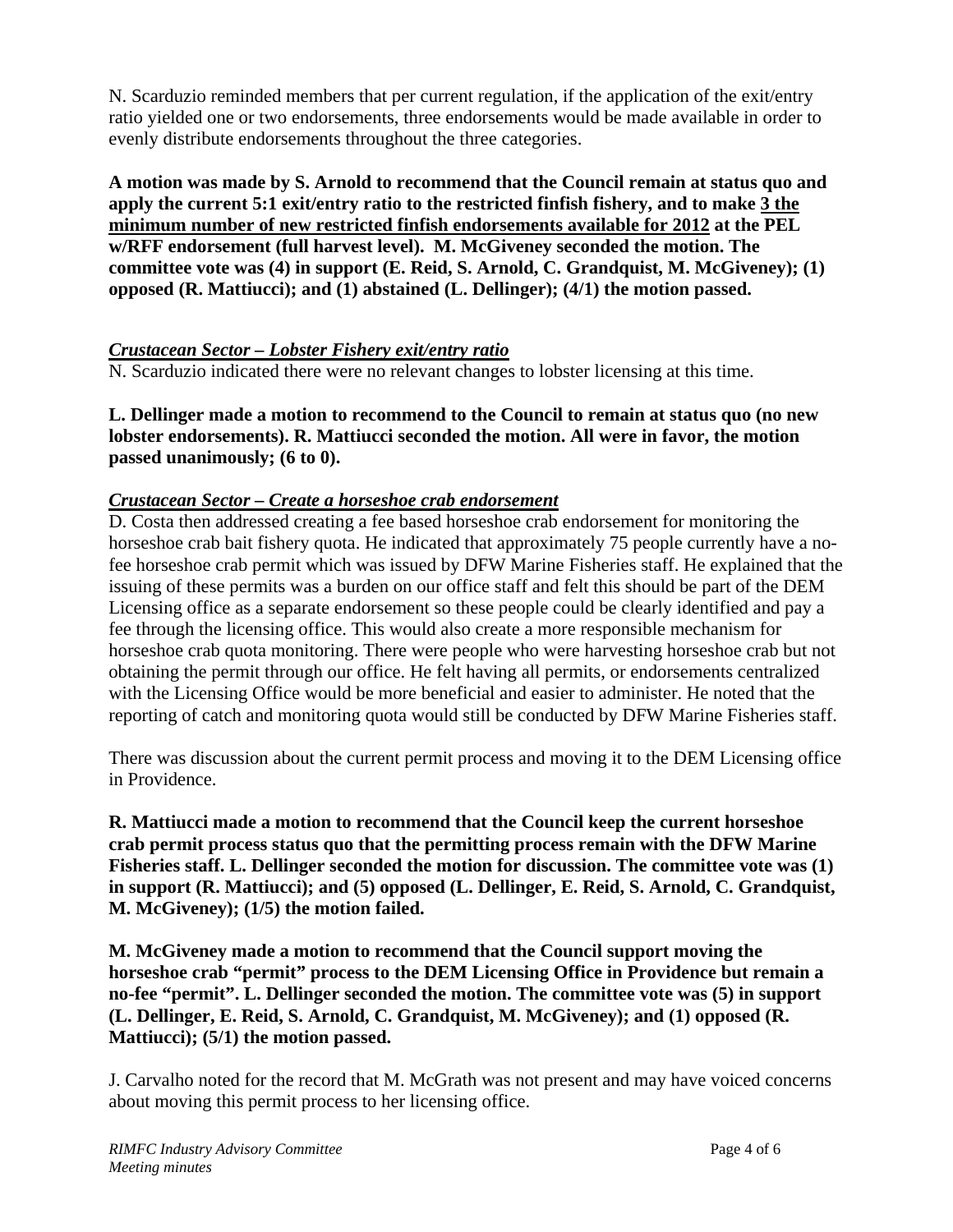#### *2. Add a mandatory renewal date or penalty for late renewals of dealer licenses.*

D. Costa explained that he was going to make some recommendations and it was up to the IAC members to determine how they wished to proceed with the recommendations. He stated that some dealers renew their dealer license late or do not renew in a timely manner but continue to do business. J. Carvalho stated that it was an enforcement problem, the dealer would be in violation of the law and that should be addressed by enforcement.

D. Costa stated his recommendation was to implement a mandatory renewal date. The group discusses the issue and decided it was an enforcement issue and should be addressed through enforcement.

#### *3. Upon upgrading to PEL – all endorsements upgraded to PEL, so there are no more dual licenses.*

D. Costa explained that DEM currently had a licensing system that allows a license holder to possess two or three different types of licenses. It becomes very confusion for dealers to know which license they should report on and also confusing as fishery managers when tabulating data. He stated that some people can hold three types of licenses at the same time such as a CFL, PEL, and over 65 shellfish license. He commented that it has become increasingly difficult to analyze data when you have one person with multiple licenses.

At this point M. McGiveney asked the group to reconfirm their past support of collapsing all PEL licensees to make them fully endorsed for 2012. This would make the PEL like a multipurpose license so you would not have to buy each individual endorsement. He also suggested that the group get together with D. Costa and work on this issue with him since this would have to be a legislative change. The group encouraged McGiveney to make a motion.

#### **M. McGiveney made a motion to recommend that the Council support making "all" three PEL licenses (shellfish, finfish, and lobster) fully endorsed. L. Dellinger seconded the motion. The vote was unanimous in support; (M. McGiveney, R. Mattiucci, E. Reid, S. Arnold, C. Grandquist, L. Dellinger ); (6/0) the motion passed.**

He also emphasis this should be revenue neutral. Make the PEL one set fee so fishermen do not have to buy all the extra endorsements.

#### *4. Consolidate landing licenses – instate and out-of-state*

D. Costa explained that currently there were 7 different types of landing licenses. A landing license does not provide fishing in RI state waters it simply allows transiting RI state waters by federally permitted fishermen, to come to RI and land. Costa explained there is confusion among dealers as to which license to use for which species. There were violations where out-of-state people were landing restrictive finfish in RI that were not technically licenses to do so. He proposed to consolidate all seven types of landing licenses into two types of landing licenses; multipurpose "in-state" landing license and an "out-of-state" landing license.

J. Carvalho stated this was a legislative issue and this should be simplified. He agreed that we needed to differentiate between a resident and non-resident landing license, and differentiate those that land restrictive finfish. Carvalho noted those were the two important distinctions to make.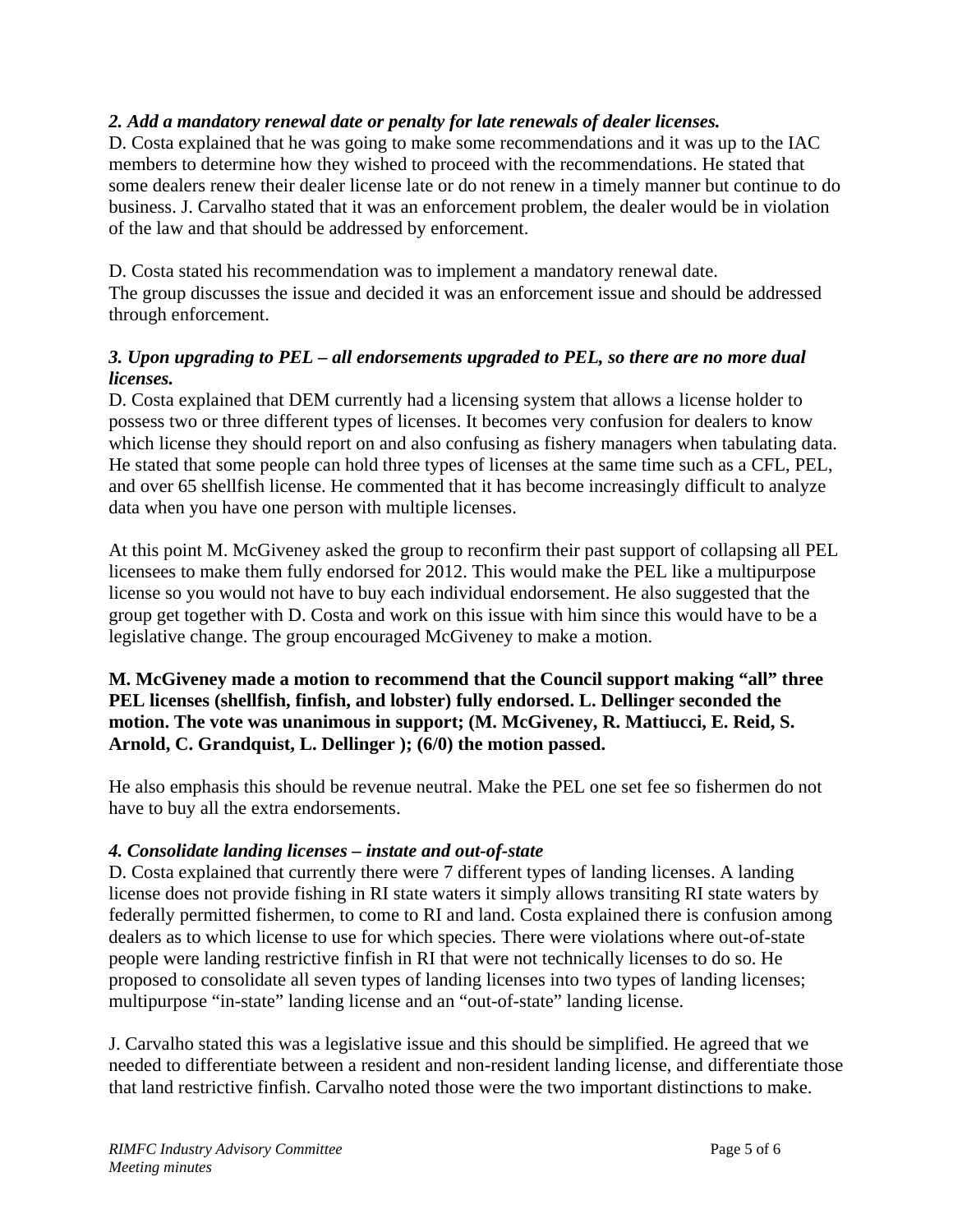**R. Mattiucci made a motion to recommend that the Council support the consolidation of landing licenses as proposed by the DFW. E. Reid seconded the motion. The vote was unanimous in support; (M. McGiveney, R. Mattiucci, E. Reid, S. Arnold, C. Grandquist, L. Dellinger ); (6/0) the motion passed.** 

#### *5. Address the Research Set Aside (RSA) program and discuss a fee for the program so it does not remain unfunded.*

D. Costa stated there were approximately 20 to 30 participants every year in the federal RSA program for fluke, black sea bass and scup. He noted there was approximately 200 to 250 staff hours used to track and manage landing of RSA taken out of quota species. Currently there was no funding source that comes to the DFW Marine Fisheries for this work.

There was discussion by the group on who should pay for the administration of the RSA program. The group agreed that the participants of the RSA program should be paying for this program.

**R. Mattiucci made a motion to recommend that the Council consider establishing a fee to off set the cost for staff to administer the RSA program. C. Grandquist seconded the motion. The vote was unanimous in support; (M. McGiveney, R. Mattiucci, E. Reid, S. Arnold, C. Grandquist, L. Dellinger ); (6/0) the motion passed.** 

#### *6. Other licensing related issues*

N. Scarduzio stated that M. McGrath, from DEM Licensing, had brought forward clarifying language as a technical clarification to the "Commercial Fishing Licensing Regulation" which would lessen the confusion regarding the issuance of new licenses upon the sale of vessel and gear (section 6.7-8) for the IAC to consider. The group reviewed the suggested changes and made a motion to support the request.

**R. Mattiucci made a motion to recommend that the Council support the technical clarifications, as proposed, in the "Commercial Fishing Licensing Regulation" (section 6.7- 8) regarding the issuance of new licenses upon the sale of vessel and gear. M. McGiveney seconded the motion. The committee vote was (5) in support (L. Dellinger, R. Mattiucci S. Arnold, C. Grandquist, M. McGiveney); and (1) abstained (E. Reid); the motion passed.** 

\_\_\_\_\_\_\_\_\_\_\_\_\_\_\_\_\_

The meeting was adjourned.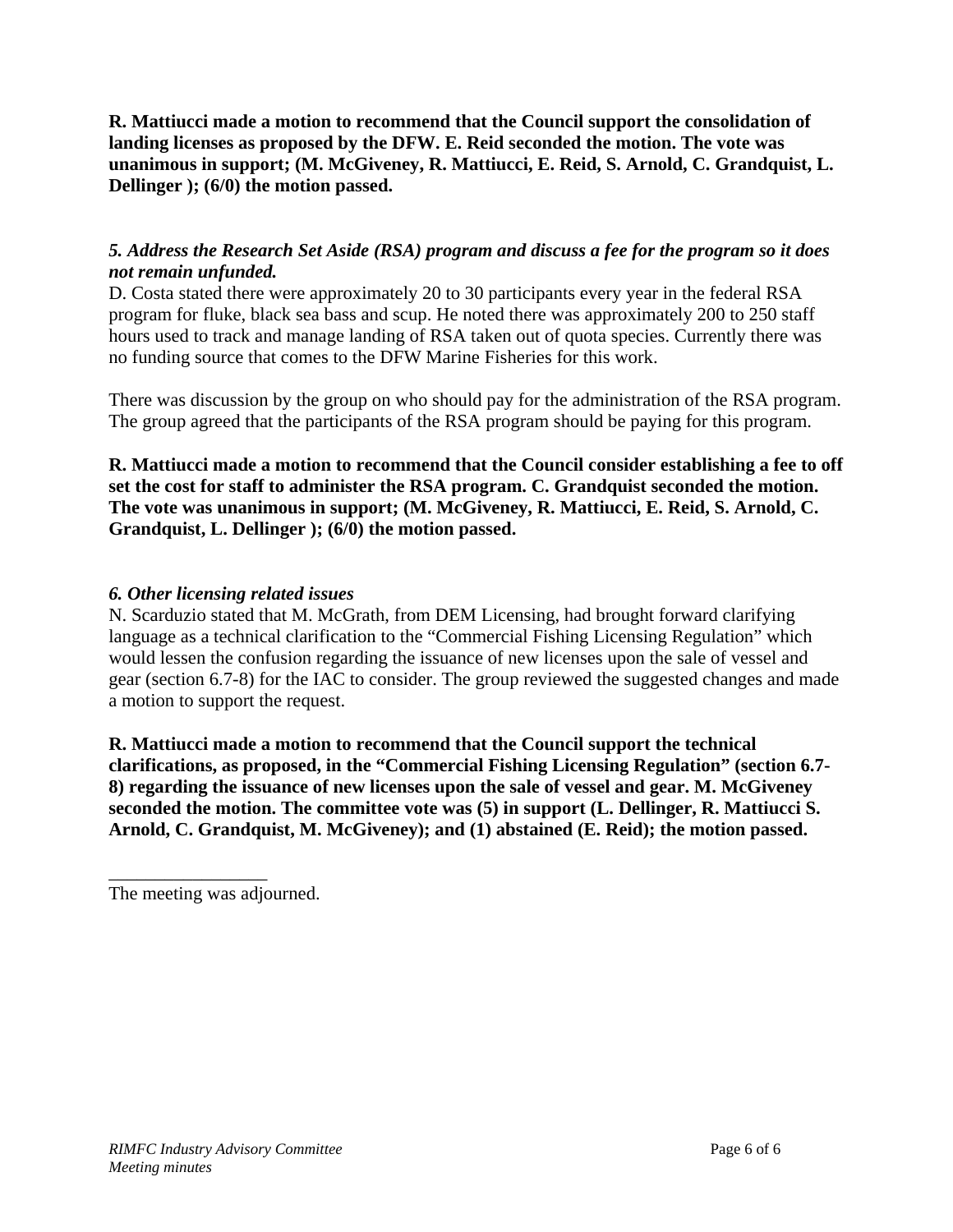**Industry Advisory Committee (IAC) July 19,2011**

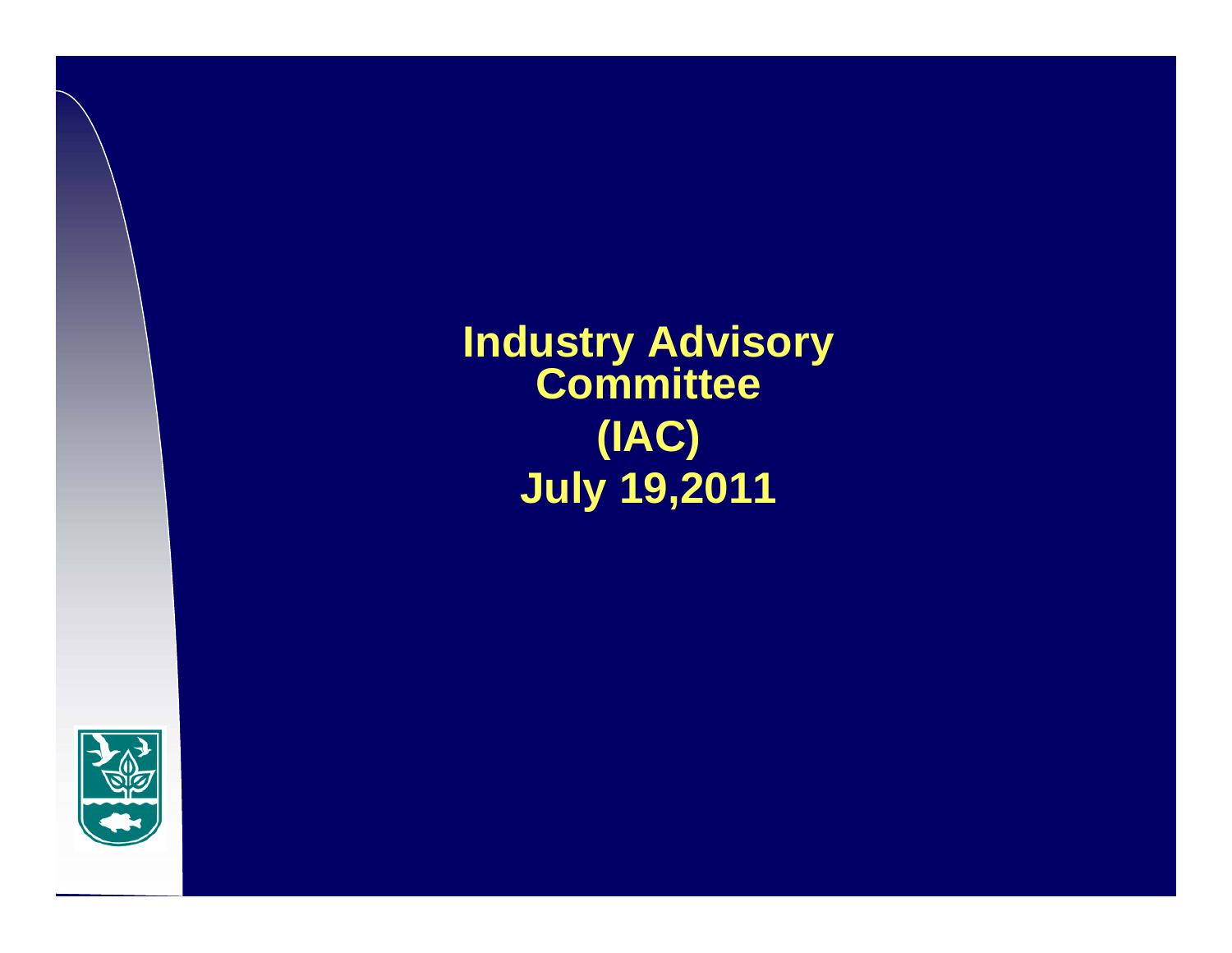### **1. Discussion on new commercial license opportunities for 2012**

**Creation of whelk endorsement to identify participants in the whelk fishery for catch and effort logbooks**

- **1. Part of the completion of complete catch and effort reporting**
- **2. Essential for whelk management in Rhode Island (effort analysis)**

#### **Creation of a HSC endorsement**

- **1. Will lessen the burden on Marine Fisheries in issuing HSC permits**
- **2. Create a responsible and more reliable mechanism for monitoring HSC bait quota**

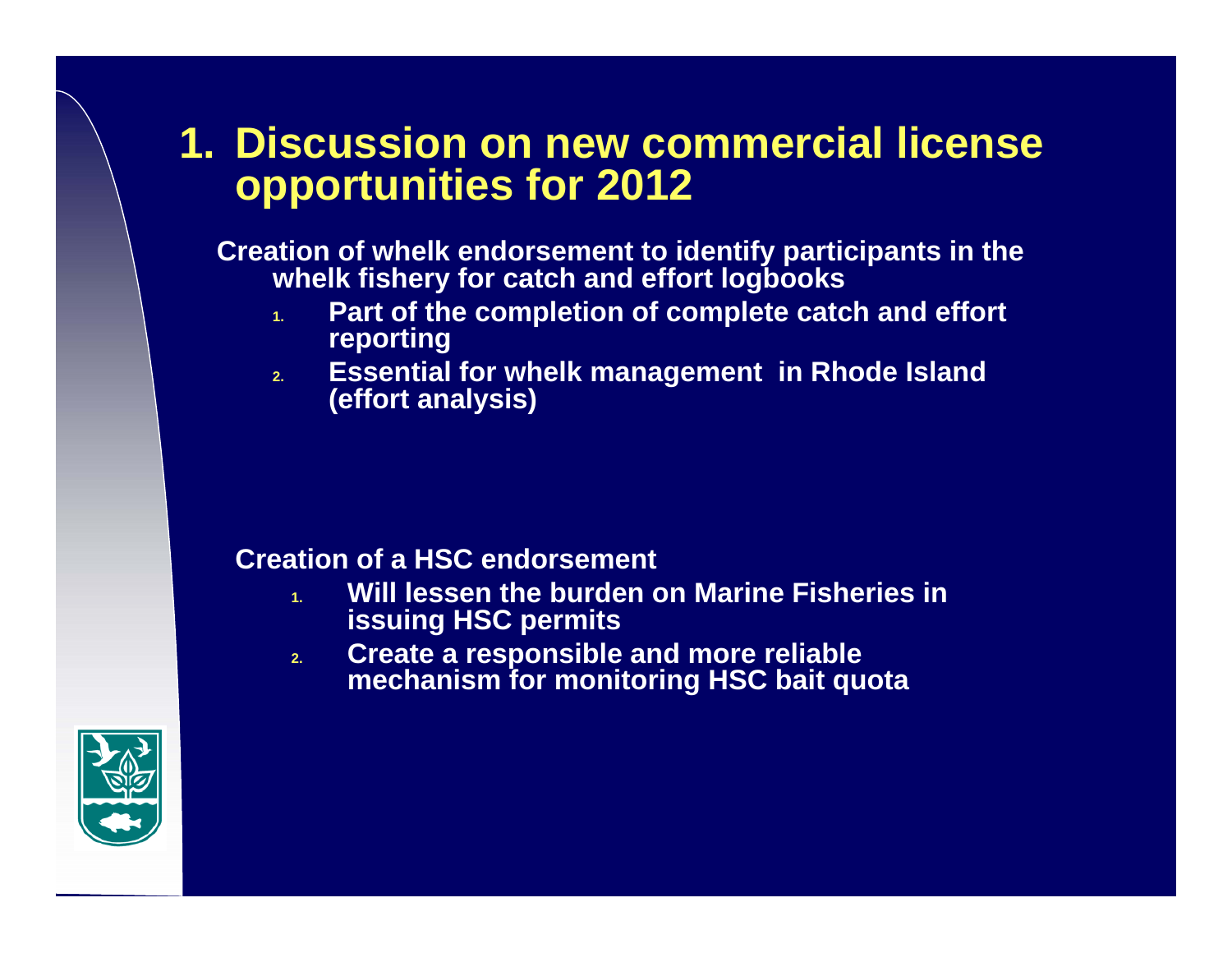#### **A Mandatory renewal date or penalty for late renewals of dealers licenses**

- ٠ **In 2011 109 dealer license renewals** 
	- ٠ **60 renewed before start of 2011**
	- ٠ **28 in January / 6 in February / 3 March / 8 April / 4 May**

### **Issues**

- **Compliance tracking in SAFIS**
- **Constant changing of status in database**
- **The purchasing of product before renewal**

# **Possible Solution**

 **Obtain IAC and Council support to institute a mandatory renewal date and penalty for late dealers license renewals DEM staff to outline issue in detailed Memo to Director on the issue for submission to the General Assembly for 2012 legislative session**

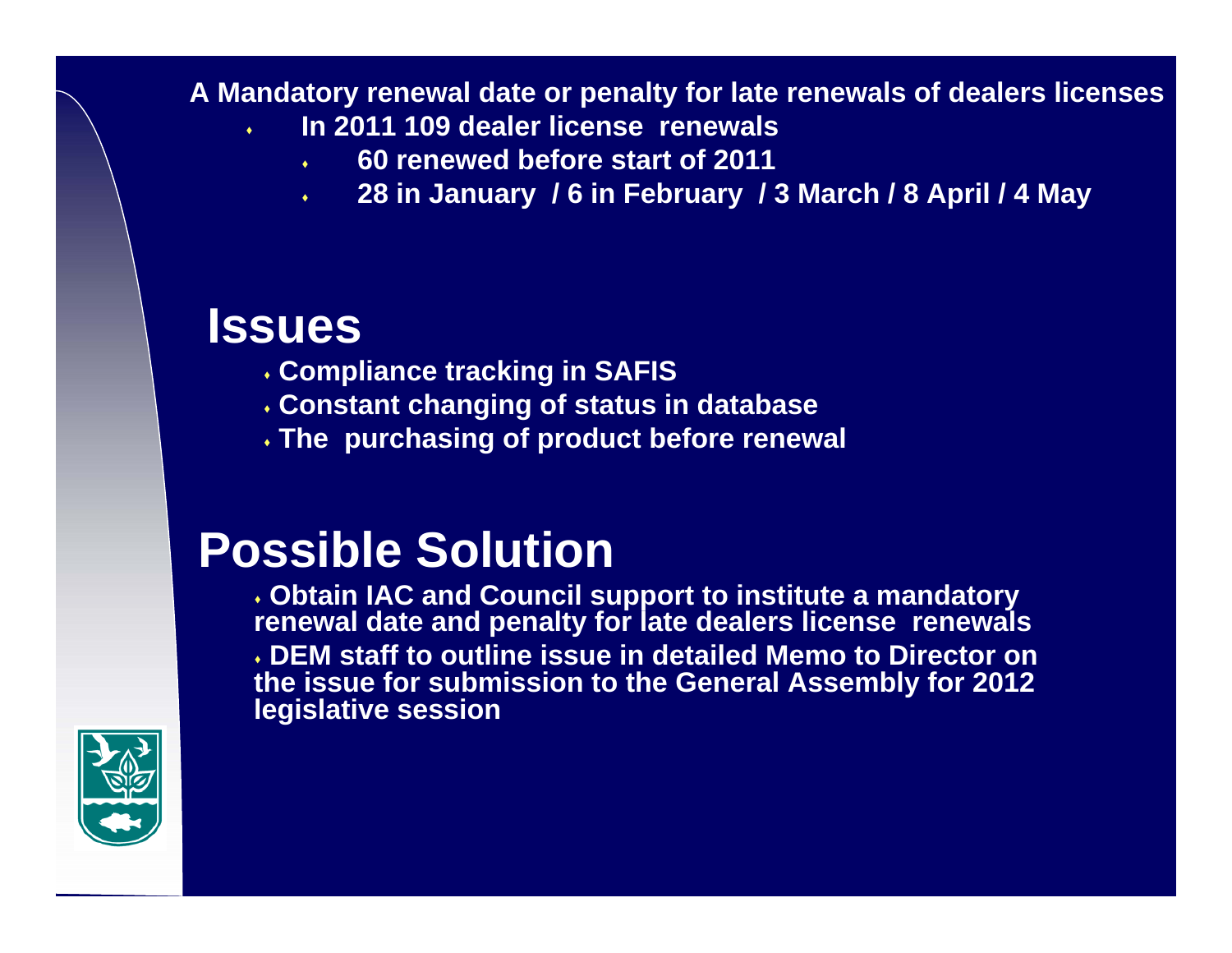# **Dual Licenses**

• **Currently one individual can hold multiple commercial licenses (PEL, CFL SFO65, STUDSF)**

## **Issues**

- •**Difficult for dealers to enter correct license in SAFIS**
- **Increased difficulty and confusion on determining total number of license holders**  •
- $\bullet$ **Increased paperwork and accounting for licensing**
- **Loss of revenue for licensing**

# **Solution**

- •**Discussion within IAC on best possible course of action**
- • **Consolidate all dual licenses to higher level license** 
	- **Obtain IAC and Council support to institute discussed solution**
	- **DEM staff to outline issue in detailed Memo to Director on the issue for submission to the General Assembly for 2012 legislative session**

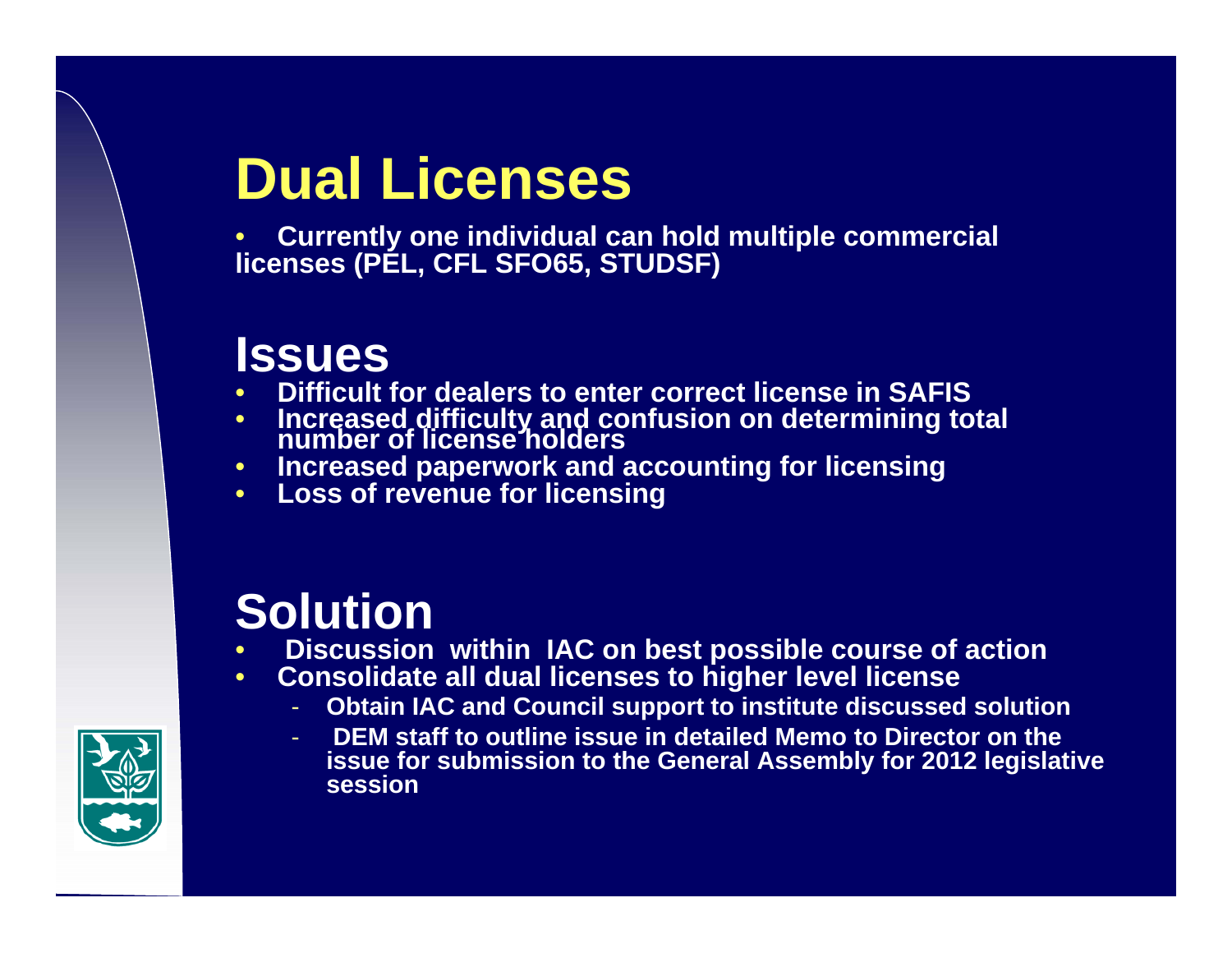# **Consolidate Landing Licenses**

• **Currently there are 7 types of landing licenses (MPLAND, SFLAND,FFLAND, FLANDN, FLANDR, MISLAND)**

### **Issues**

- •Confusion for dealers on which license is for what species
- •Violations on out of state MPLAND licenses
- $\bullet$ Violations on landing species with improper permit

## Proposed Solution

- •Consolidate all landing licenses to MPLAND for state residents and
- <sup>a</sup>"NON-RESIDENT LANDING PERMIT" which will provide for landing all species except for restricted finfish
- • "grandfather in" the 8 existing non-resident FLANDR as MPLAND
	- Obtain IAC and Council support to institute discussed solution
	- - DEM staff to outline issue in detailed Memo to Director on the issue for submission to the General Assembly for 2012 legislative session